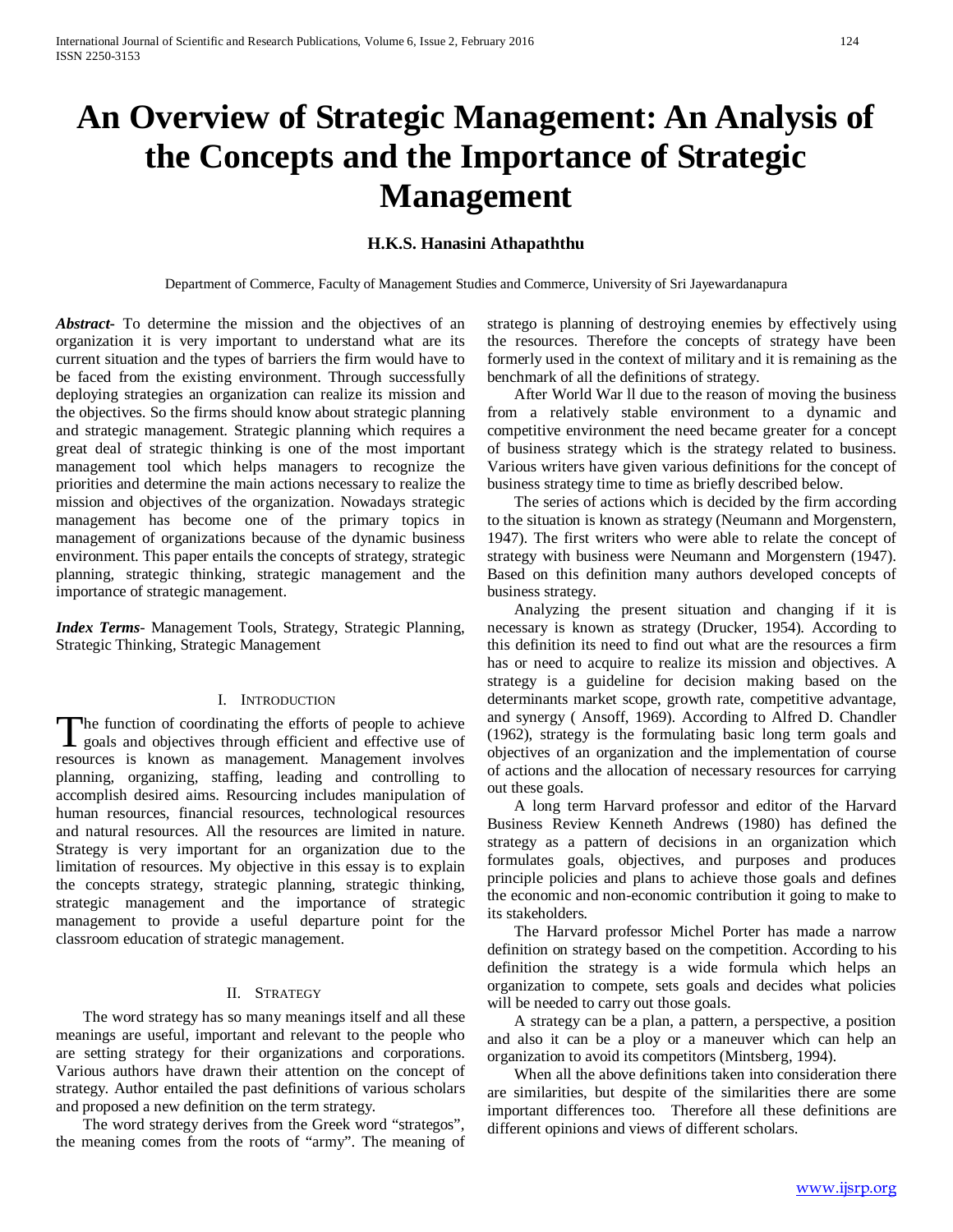In this paper the author proposes a new definition for the strategy as follows.

"A strategy is a plan of actions that one use to formulate goals and objectives and the means of achieving these goals and objectives"

 Following this definition, the strategy is a plan of actions which make the each and every member of the organization can understand the reason for the organization's existence. And also it implies how a given target can be achieved.

## III. STRATEGIC PLANNING

 Strategic planning is a road map which gives directions to an organization from now, where to go or where should be in five or ten years. Strategic planning involves multi-year projections which is not very specific like operational planning. It is well organized set of activities which helps an organization to organize the present based on the projections of the target future. Strategic plan is very important for an organization to develop the comprehensive plan which includes both long-range and strategic elements.

 The strategic plan should be based on actual current situation and be simple, clear and written. And also it should have given enough time to be settled otherwise it will cause problems.

*A. Purpose of Strategic Planning*

 Better serving the needs of stakeholders and establishing the priorities of the organization to accomplish above needs are more important for an organization. A strategic plan guides an organization in implementing, evaluating and making adjustments to the programs when it is necessary. The plan should be flexible and practical.

 The development of strategic plan requires more discussion and timing and need to examine the ideas and options of the leaders. It should be an integrated document which incorporates the organizations objectives, purpose, mission and regulations with the feelings, thoughts and opinions of the developers. However, most of the time the development is less complicated than the implementation of it.

## *B. Strategic Planning Process*

 Most of the times, strategic planning process uniquely designed to fit the specific needs. Any way all the successful models include most of the steps. The author discusses the essential steps of a strategic planning process as follows.

 *1st Step*: The first step of every strategic planning process is identifying the vision and the mission of the organization. Having a clear vision and mission is very important for an organization since organization need to be certain to where it is headed.

 *2nd Step*: After clearly identifying vision and mission an environmental scan need to be performed. There are several frameworks which can be used for this purpose. Five forces analysis and SWOT analysis are frequently using by the organizations to perform environmental analysis.

 *3rd Step*: A gap analysis also takes part in the strategic planning process. An analysis of the gap between the desired future status and the current status of the organization should be performed under this step. Therefore the organizations need to allocate adequate resources and develop required strategies to

reduce this gap which is identified by the gap analysis to achieve its desired future state.

4th Step: Benchmarking comes under the 4<sup>th</sup> step. Under this step organizations performance compare with the industry "best" practices. Purpose of this step is to find out a reference point for formulating goals and targets for the organization.

 *5th Step*: Analyzing and identifying the strategic issues in consistent with vision and mission is the main consideration under this step. The organization should successfully address these fundamental or strategic issues to achieve its mission and objectives.

 *6th Step*: Strategic programming is the next step in the strategic planning process. The organization need to develop strategies to address strategic issues in order to achieve its mission. At the strategic programming stage organization formulate goals, develops action plans and tactics.

 *7th Step*: At some instances other than the intended strategies, organization must respond to unpredicted or emergent strategies. These emergent strategies are always unintended. Unpredicted or unintended strategy is a pattern. It is a pattern which was not realized while planning of the strategy. It is a series of action which is converging into a consistent pattern (Mintzberg, 1994).

 *8th Step*: To assess the success of strategic planning process, periodic evaluation of strategy is necessary. Evaluation of the strategy is the next step comes in the strategic planning process. Conducting performance evaluation at least annually is very much important to assess the effects of a specific action on long term status or on the vision and the mission of the organization. And also it is a must to compare the current performance and the previous performance of the organization and consider whether its need any change of strategy.

 *9th Step*: The final step of the strategic planning process is reviewing the strategic planning process. Here it can make necessary changes or adjustments to the strategies based on the evaluation which was the  $8<sup>th</sup>$  step of the strategic planning process. And again with the revised plan the organization should respond to the emergent strategies which can affect to the organizations intended course.

### IV. STRATEGIC THINKING

 On one hand strategic thinking can be viewed as a part of strategic planning process, since a great deal of strategic thinking is required to develop a successful strategic plan. On the other hand strategic planning and strategic thinking can be viewed as the two sides of the same coin and each one on its own is necessary. However for an efficient strategic management framework both strategic planning and strategic thinking are necessary. Strategic thinking can be defined as a process of arranging options through an institutional thinking by evaluating alternatives and decisions to find out best fit among the institutions, its resources and the environment (Rowley et al., 1997). However according to my view strategic thinking encompasses all the actions, since thinking strategically is very important before every action related to strategy.

 Strategic thinking is a distinct way of individual thinking which utilizes creativity and intuition and that builds "an integrated perspective of the enterprise" (Mintzberg, 1994).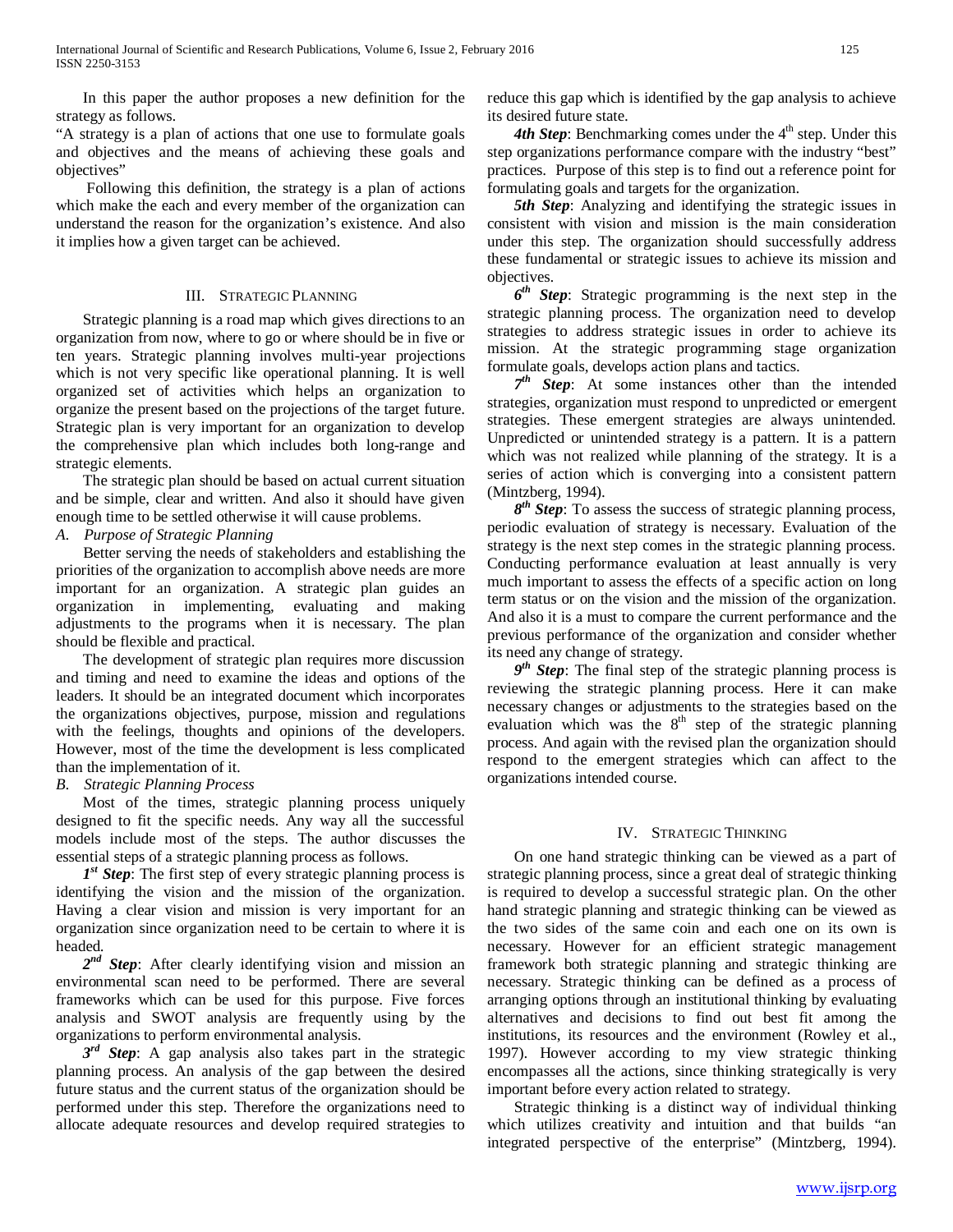Strategic Thinking involves broad or wide thinking focus on the organizational future direction on the basis of anticipated environmental conditions.

 In contrasting strategic thinking from strategic planning, Minzberg argues that both need different types of thinking. Strategic planning is a systematic programme which develops an action plan using pre-identified strategies. On the other hand strategic thinking is a synthesized process which utilizes intuition and creativity.

 Therefore in general, strategic thinking can be viewed as a process which involves thinking and acting on the basis of a set of assumptions and anticipated action alternatives.

## V. STRATEGIC MANAGEMENT

 Strategic Management is a broader term than strategy. And also it is a process which includes environmental analysis of the organization by the top managers for the purpose of strategy formulation and the plan of strategy implementation and controlling.

 Strategic management is a collection of ongoing activities of strategic analysis, strategy creation, implementation and monitoring. It systematically organizes the resources in align with vision, mission and strategy throughout the organization. Strategic management doesn't predict the future, but prepares the organization for it by knowing the exact steps to implement strategic plan.

 Initially strategic management was a part of strategic planning which is now a main instrument of it. Strategic planning is incorporated with strategic management which unites both planning and management in the same process (Porth, 2002)

Now strategic management has become one of the most prominent areas of management. It consist a comprehensive collection of management actions which supports company managers to keep the organization consistent with the environment and shows the correct path of development (Jones et al. 1981).

 Strategic management in an organization focuses on the issues of creating and sustaining competitive advantage (bowman et al. 2002). It is a process and a path guiding actions all over the organization (Dess et al. 2007). It is a collection of actions consists of organizational analysis, decisions and actions to create and sustain competitive advantages. These competitive advantages support an organization to explore opportunities and minimize threats from the environment.

 Therefore more generally strategic management is a comprehensive ongoing process which involves determining the mission and the objectives of the organization within the internal and external environment.

## *A. Benefits of Strategic Management*

 Strategic Management makes an organization to be more proactive, rather than reactive to initiate and influence activities to control by its own in molding its own future. Today most of the organizations has recognized and realized the benefits of strategic management (Fred, 2011).

 Back in history, formulating sound strategies by using systematic, logical and rational approach to strategic choice was the main benefit of the strategic management (Fred, 2011).



**Figure 01: Benefits of Strategic Management**

 Figure 01 illustrates the benefits which can be gained by engaging in strategic planning and management. Though enhanced communication or through dialogue and participation, managers and employees can support the organization to successful strategic management. All the firms need to be helped by employees to successfully determine the mission (Fred, 2011). Strategic management process motivates all managers and employees to be dedicated to the organization.

 Very first the communication within the company should be developed. Therefore the employees can be able to know what the company is doing, how the goals can be achieved and then they can make a greater commitment for the organization success. Then the managers and employees can understand each other and become more hardworking and creative. With the